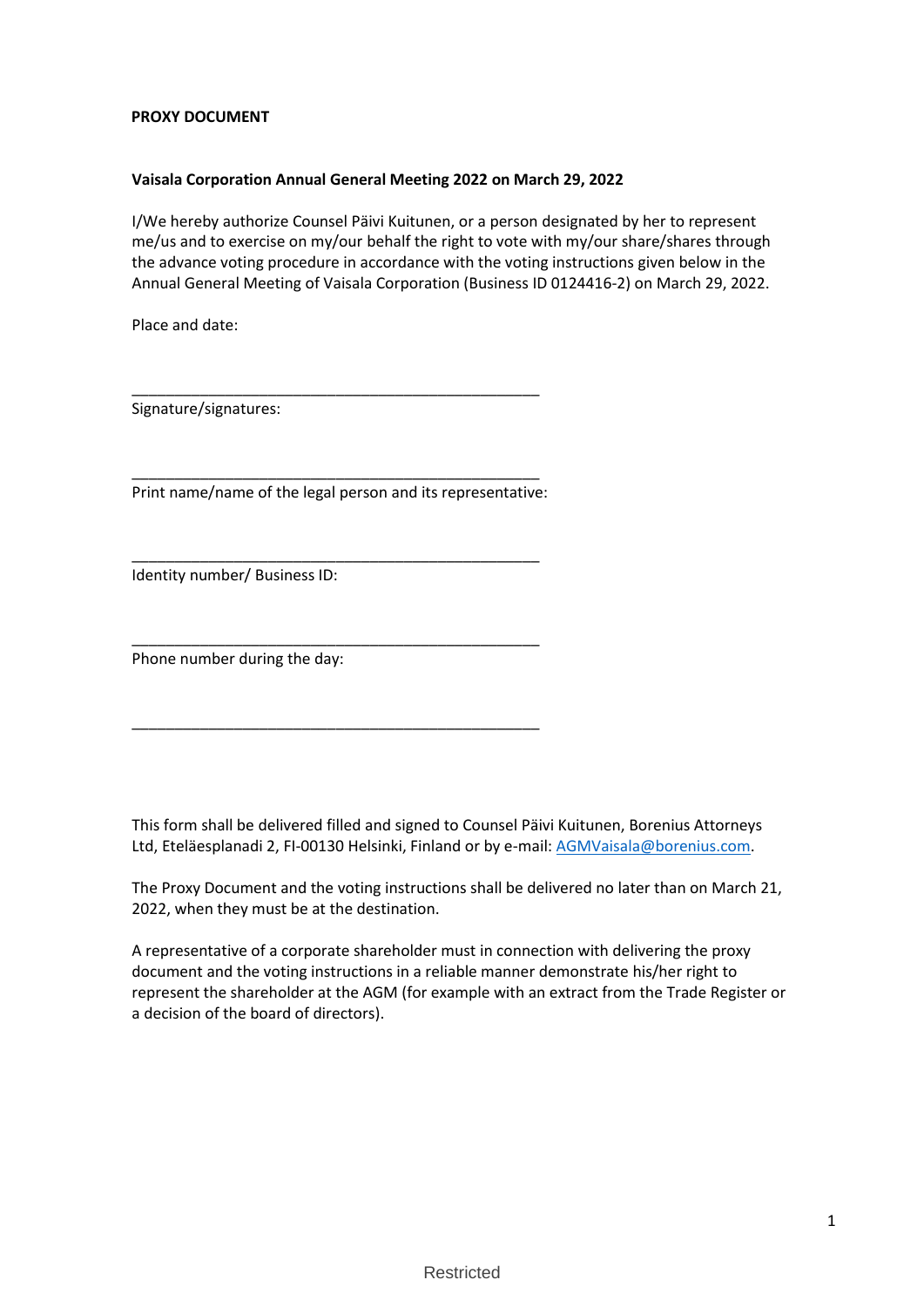## **Voting instructions**

The name of the shareholder (print name):

\_\_\_\_\_\_\_\_\_\_\_\_\_\_\_\_\_\_\_\_\_\_\_\_\_\_\_\_\_\_\_\_\_\_\_\_\_\_\_\_\_\_\_\_\_\_\_\_

To give voting instructions for your representative please mark a cross (X) to the items below.

If you do not mark a cross to one or more items below, your representative shall vote in favor of matters presented in the notice to the Annual General Meeting for such items. If not otherwise communicated, the shareholder is presumed to having voted in the same manner with all shares owned by the shareholder.

When using this proxy document a shareholder who has given a voting instruction to vote against a proposal for decision or to refrain from voting, shall not demand to carry out a complete counting of votes, if the necessary support for such decision can be reached by other means in the AGM.

In addition, the shareholder shall hereby give his/her consent that after the representative has delivered the advance votes of the shareholder to Euroclear Finland Ltd, Euroclear Finland Ltd may review the shareholder's book-entry account number from the book-entry system if necessary for recording the advance votes.

|     | <b>Proposals for resolution</b>                                                                                        | For/Yes | Against/No | <b>Abstain from</b><br>voting |
|-----|------------------------------------------------------------------------------------------------------------------------|---------|------------|-------------------------------|
| 7.  | Adoption of the annual<br>accounts                                                                                     | П       |            |                               |
| 8.  | Resolution on the use of the<br>profit shown on the balance<br>sheet and the payment of<br>dividend                    | П       | ΙI         |                               |
| 9.  | Resolution on the discharge of<br>the members of the Board of<br>Directors and the CEO and<br>President from liability | H       | П          |                               |
| 10. | Consideration of the<br>Remuneration Report for<br>governing bodies                                                    | П       | ΙI         |                               |
| 11. | Resolution on the remuneration<br>of the members of the Board of<br><b>Directors</b>                                   | П       | П          |                               |
| 12. | Resolution on the number of<br>members of the Board of<br><b>Directors</b>                                             | П       | П          |                               |
| 13. | Election of members of the<br><b>Board of Directors</b>                                                                |         |            |                               |